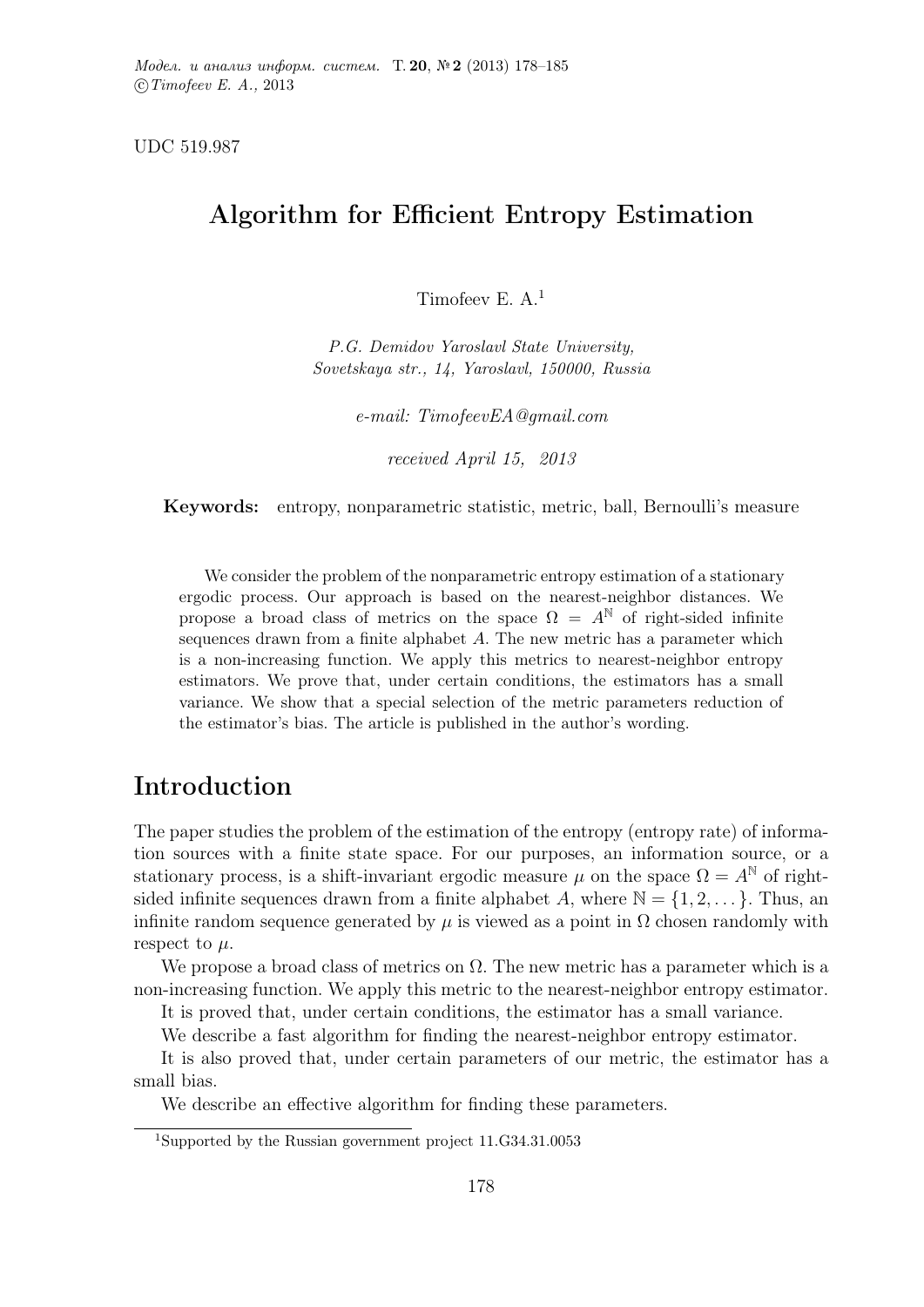### 1. Problem Statement

Let  $\Omega = A^{\mathbb{N}}$  and  $\mu$  be a shift-invariant ergodic probability measure on  $\Omega$ . Let  $\xi_0, \xi_1, \ldots, \xi_n$ be independent random variables taking values in  $\Omega$  and identically distributed with a common law  $\mu$ .

We want to evaluate the entropy of the measure  $\mu$ .

In addition we impose the following restrictions on the measure:

$$
\exists a, b > 0 \; : \; \mu(C_n(\boldsymbol{x})) \leq b e^{-an}, \; \; \forall n > 0, \; a.e. \; \boldsymbol{x} \in \Omega,
$$
\n(1)

where by

$$
C_s(\boldsymbol{x}) = \{ \boldsymbol{y} \in \Omega : y_1 = x_1, \ldots, y_s = x_s) \}
$$

we denote cylinders in the space  $\Omega$ .

Let  $\xi = (\xi_1, \xi_2, \ldots)$  be a point in  $\Omega$  chosen randomly with respect to  $\mu$ . Recall that the entropy h of a measure  $\mu$  is defined as follows

$$
h = -\lim_{n \to \infty} \frac{1}{n} \mathbf{E} \log \mu(C_n(\xi)), \tag{2}
$$

here and throughout the paper, all logarithms are to base e, i.e., natural.

# 2. Metrics on  $\Omega = A^{\mathbb{N}}$

In this section we introduce a wider class of so-called [1] weak metrics, for which the triangle inequality holds with some constant  $C > 1$ .

Let  $\mathcal{A} = \{1, 2, ..., A\}$  and suppose that A is even.

Let  $\boldsymbol{x} = (x_1, x_2, \dots)$  be a point in  $\Omega = \mathcal{A}^{\mathbb{N}}$ , then by  $a\boldsymbol{x}$  denote the point  $(a, x_1, x_2, \dots)$ ,  $a \in \mathcal{A}$ .

The class of metrics  $\rho$  is defined as follows:

$$
\rho(\boldsymbol{x}, \boldsymbol{y}) = e^{-\alpha(\boldsymbol{x}, \boldsymbol{y})},\tag{3}
$$

where the function  $\alpha(x, y)$  is defined as follows:

$$
\alpha(a\boldsymbol{x},b\boldsymbol{y}) = \begin{cases} \alpha(\boldsymbol{x},\boldsymbol{y}) + 1, & a = b; \\ \lambda_{a,b}(\alpha(\boldsymbol{x},\boldsymbol{y})), & a \neq b. \end{cases}
$$
 (4)

Auxiliary functions  $\lambda_{a,b}(t)$  are non-decreasing and

$$
0 \leq \lambda_{a,b}(t) = \lambda_{b,a}(t) \leq 1.
$$

Moreover the family of functions  $\lambda_{a,b}(t)$  is chosen such that the set of functions

$$
S_a = \{\lambda_{a,1}(t), \ldots, \lambda_{a,a-1}(t), \lambda_{a,a+1}(t), \ldots, \lambda_{a,A}(t)\}
$$

does not depend on a  $(S_1 = S_2 = \cdots = S_A)$  and  $|S_a| = A - 1$ .

In other words, the functions  $\lambda_{a,b}(t)$  may be interpreted as the edge coloring of the complete graph with A vertices by  $A - 1$  colors. Note that such coloring exists only for even A.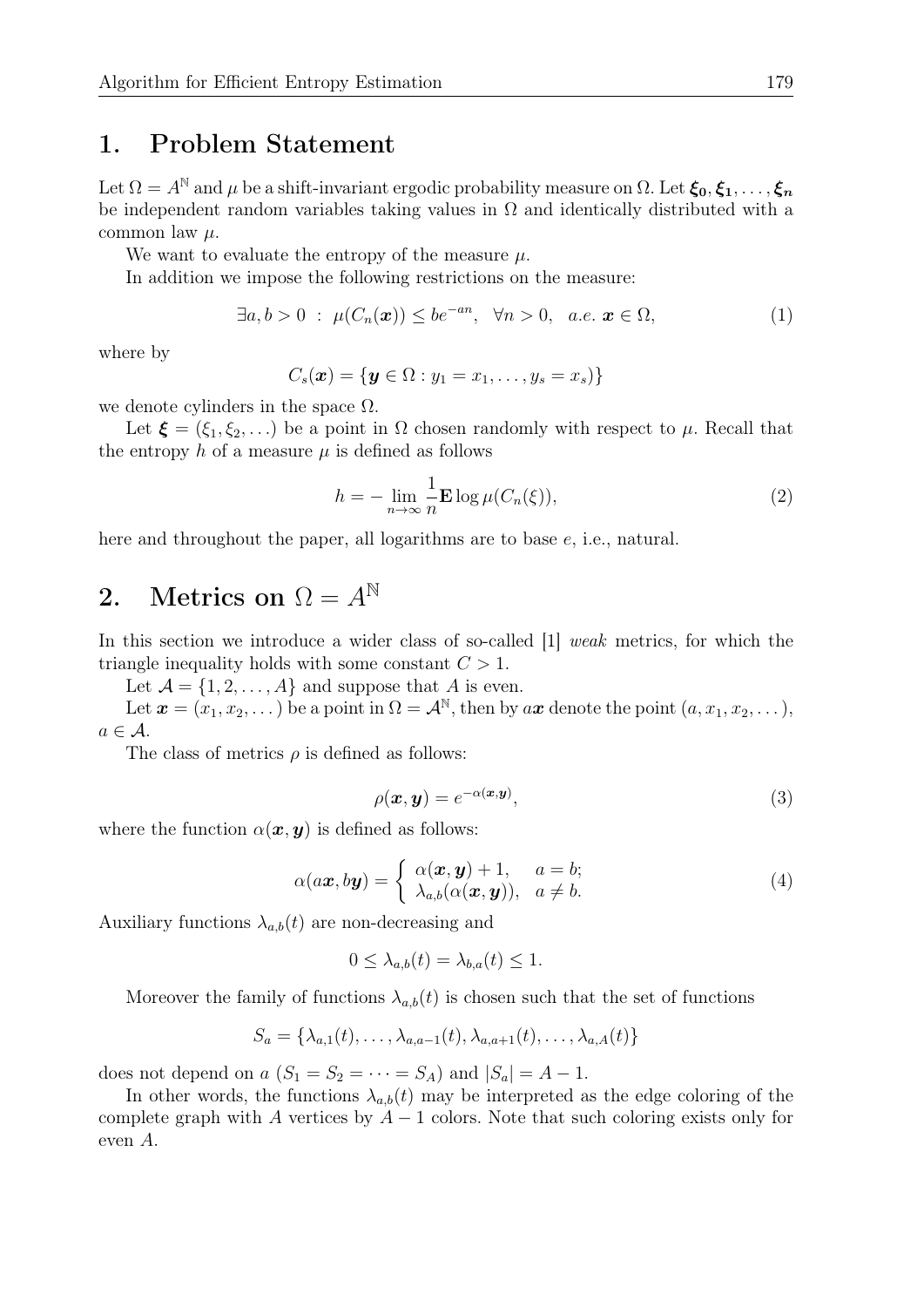Take the following well-known coloring:

$$
\lambda_1 = \lambda_{0,1} = \lambda_{2,A-1} = \lambda_{3,A-2} = \dots = \lambda_{A/2,A/2+1};
$$
  
\n...  
\n
$$
\lambda_k = \lambda_{0,k} = \lambda_{k-1,k+1} = \dots = \lambda_{1,2k-1} = \lambda_{2k,A-1} = \dots = \lambda_{A/2+k-1,A/2+k};
$$
  
\n...  
\n
$$
\lambda_{A-1} = \lambda_{0,A-1} = \lambda_{1,A-2} = \lambda_{2,A-3} = \dots = \lambda_{A/2-1,A/2}.
$$
  
\n(5)

Take

$$
\lambda_k(t) = \phi\left(\frac{k}{A} + \frac{1}{A}\phi^{-1}(t)\right), \quad k = 1, 2, \dots, A - 1,
$$
 (6)

where  $\phi(t)$ , is non-increasing defined on the interval  $(0, 1]$  such that

$$
\begin{aligned} \n\phi(1) &= 0; \\ \n\phi\left(\frac{t}{A}\right) &= \phi(t) + 1. \n\end{aligned} \tag{7}
$$

We stress that  $\phi(t)$  is an arbitrary function on the interval  $\left(\frac{1}{4}\right)$  $\frac{1}{A}$ , 1] (non-increasing and  $0 \leq \phi(t) \leq 1$ .

If  $\phi(t) = 0, \frac{1}{A} < t \leq 1$ , we obtain the well-known metric, and denote it by  $\rho_0$ .

If  $\phi(t) = 1, \frac{1}{A} \le t \le 1$ , we obtain the metric  $\frac{1}{A}\rho_0$ .

We stress also that the metric  $\rho$  with an arbitrary function  $\phi(t)$  is bi-Lipschitz equivalent to the metric  $\rho_0$ , i.e.

$$
e^{-1}\rho_0(\boldsymbol{x},\boldsymbol{y}) \leq \rho(\boldsymbol{x},\boldsymbol{y}) \leq \rho_0(\boldsymbol{x},\boldsymbol{y}). \tag{8}
$$

Therefore,  $\rho$  is a weak metric [1] (or near-metric), i.e. the triangle inequality holds with some constant  $C > 1$ .

While each point  $x$  has infinitely many coordinates, for any practical calculations, we need to limit the number of coordinates which are used for calculation. We make it by introducing a truncation of the metric that uses only the first  $m$  coordinates of the points.

We define  $\rho^{(m)}$ , the truncation of the metric  $\rho$ , as follows:

$$
\rho^{(m)}(\boldsymbol{x}, \boldsymbol{y}) = e^{-\alpha^{(m)}(\boldsymbol{x}, \boldsymbol{y})},\tag{9}
$$

where

$$
\alpha^{(0)}(\boldsymbol{x}, \boldsymbol{y}) = 0; \n\alpha^{(m)}(a\boldsymbol{x}, b\boldsymbol{y}) = \begin{cases}\n\alpha^{(m-1)}(\boldsymbol{x}, \boldsymbol{y}) + 1, & a = b; \\
\lambda_{a,b}(\alpha^{(m-1)}(\boldsymbol{x}, \boldsymbol{y})), & a \neq b.\n\end{cases}
$$
\n(10)

**Proposition 1.** The set of values of  $\alpha^{(m)}(\boldsymbol{x}, \boldsymbol{y})$  is

$$
\Phi_m = \left\{ \phi \left( \frac{N}{A^m} \right), \ N = 1, 2, \dots, A^m \right\}.
$$
 (11)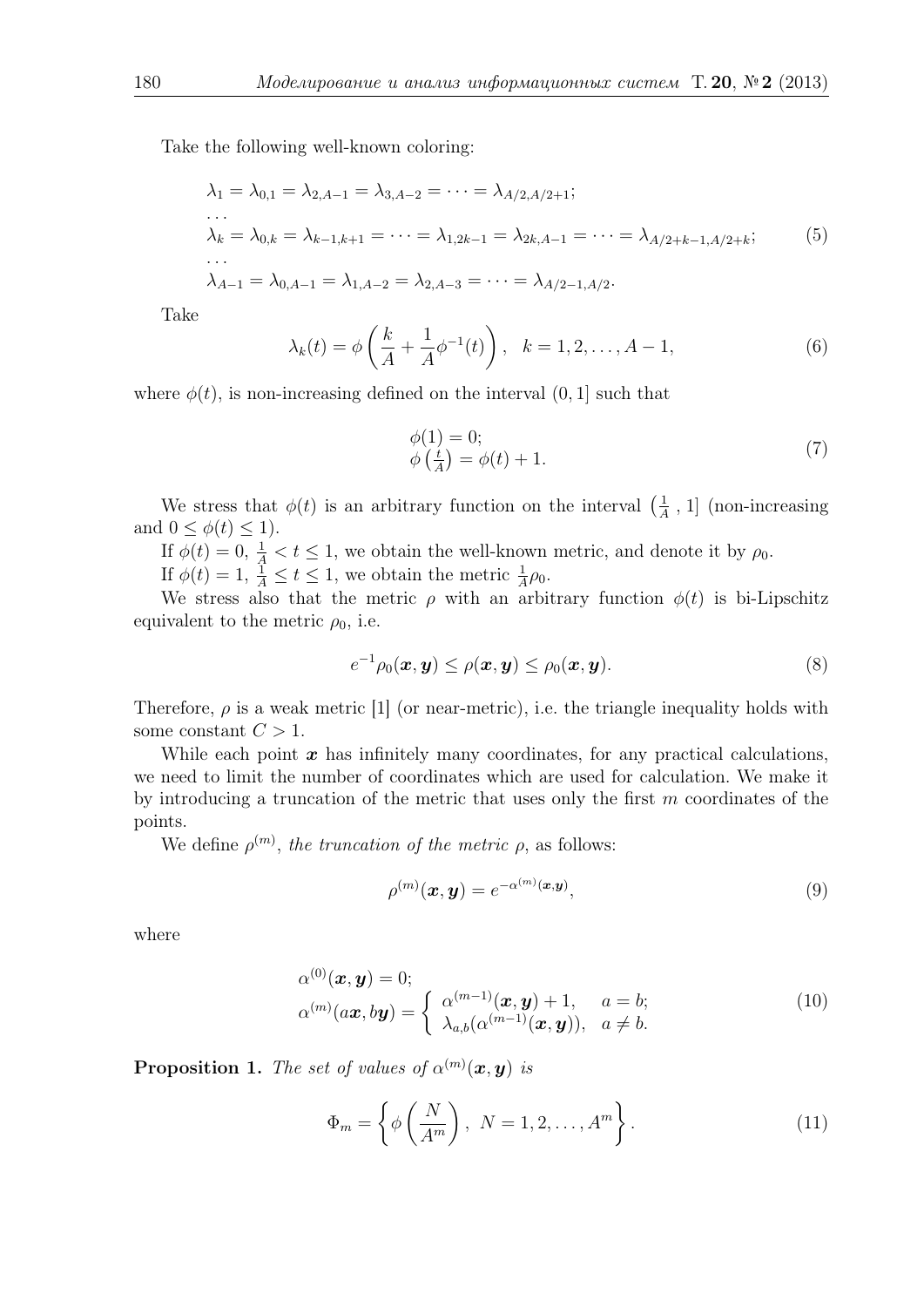Proof. The proof is by induction on m.

For  $m = 0$ , there is nothing to prove.

Using definition (10), we get

$$
\Phi_m = \bigcup_{k=1}^{A-1} \lambda_k(\Phi_{m-1}) \cup \{\Phi_{m-1} + 1\}.
$$
\n(12)

By the inductive assumption and (6), we obtain

$$
\bigcup_{k=1}^{A-1} \lambda_k(\Phi_{m-1}) = \left\{ \phi\left(\frac{k}{A} + \frac{N}{A^m}\right), \ N = 1, 2, \dots, A^{m-1}, \ k = 1, 2, \dots, A-1 \right\}.
$$

Using (7), we obtain

$$
\{\Phi_{m-1} + 1\} = \left\{\phi\left(\frac{N}{A^m}\right), \ N = 1, 2, \dots, A^{m-1}\right\}.
$$

Substituting in  $(12)$ , we get  $(11)$ .

In all practical calculations we also need to limit the number of parameters that are used for finding the values of the function  $\phi(t)$ . We make it by introducing a truncation of the function  $\phi(t)$ .

We define  $\phi_l(t)$ , the truncation of the function  $\phi(t)$ , as follows:

$$
\begin{array}{ll}\n\phi_l(t) = \phi\left(\frac{N}{A^l}\right), & \frac{N-1}{A^l} < t \leq \frac{N}{A^l}, & N = A^{l-1} + 1, A^{l-1} + 2, \dots, A^l; \\
\phi_l\left(\frac{t}{A}\right) = \phi_l(t) + 1, & 0 < t \leq 1.\n\end{array} \tag{13}
$$

It should be stressed that the functions  $x = \phi_l(t)$  and  $t = \phi_l^{-1}$  $\overline{u}_l^{-1}(x)$  have intervals of constancy and discontinuities (a constancy interval of one function corresponds to a discontinuity of the other).

**Corollary 1.** Let  $\phi(t) = \phi_l(t)$ , then the set of values of  $\alpha^{(m)}(x, y)$  is

$$
\bigcup_{k=0}^{m-l} \{\Phi_l + k\}.
$$

#### 3. Nearest Neighbor Entropy Estimator

Suppose  $n+1$  points  $\xi_0, \ldots, \xi_n$  are given by its first m coordinates. Therefore we must to use the truncation  $\rho^{(m)}$  of the metric (3) - (7).

Suppose the truncation of the function (7) is given by the truncation  $\phi_l(t)$ ,  $l < m$ , and  $\phi_l(t)$  is given by parameters

$$
\beta_i = \phi\left(\frac{A^{l-1} + i}{A^l}\right), \quad i = 1, 2, \dots, A^l - A^{l-1} - 1. \tag{14}
$$

Note that

$$
1 \ge \beta_1 \ge \beta_2 \ge \cdots \ge \beta_{A^l - A^{l-1} - 1} \ge 0. \tag{15}
$$

 $\Box$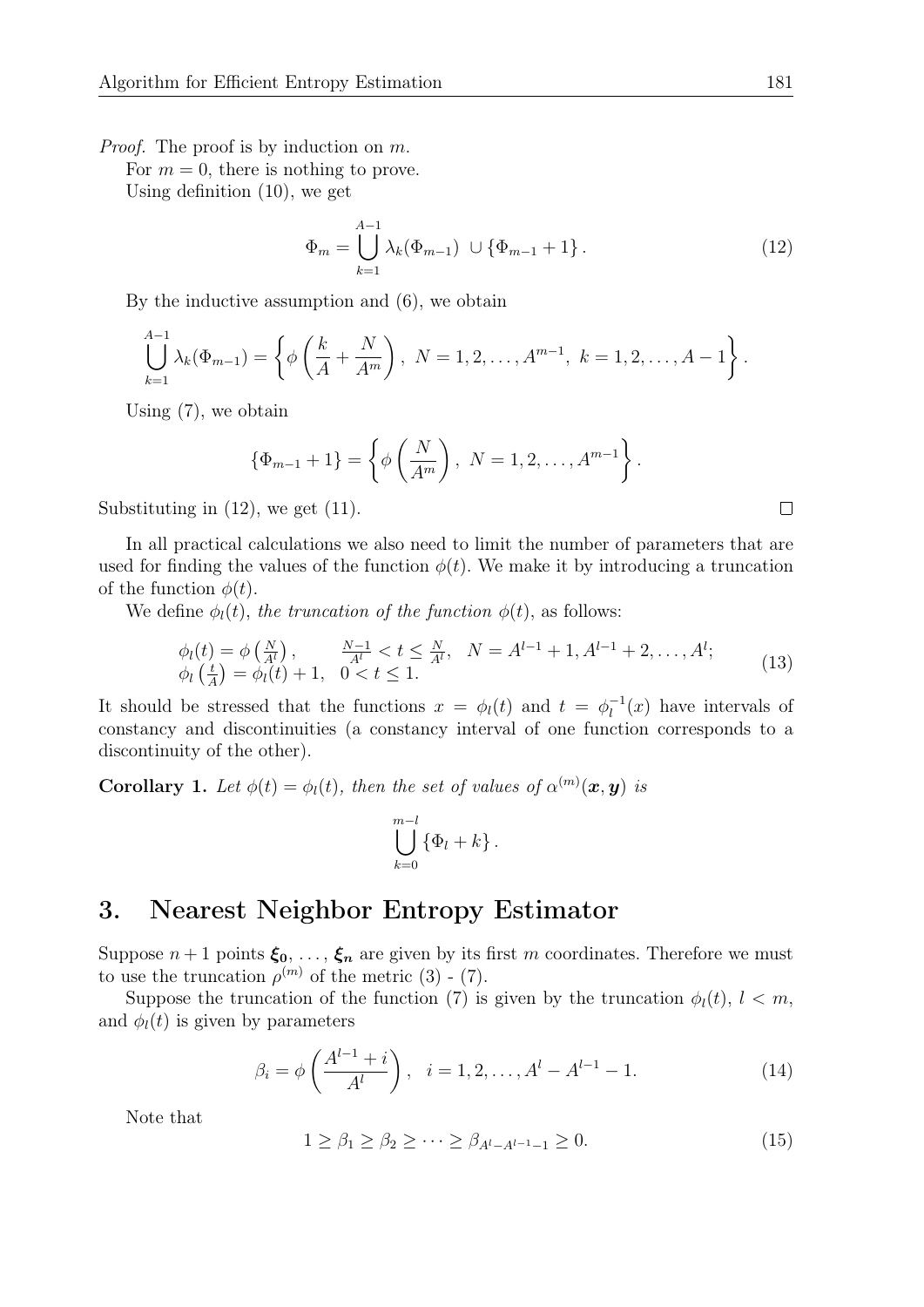In addition to the points and metrics we use an auxiliary parameter  $k$  that serves to control the applicability of evaluation. The estimators obtained for different values of k are estimates of one and the same magnitude.

The nearest neighbor estimator  $\eta_n^{(k)}(\rho^{(m)})$  of the inverse entropy  $1/h$  is defined as follows [4]:

$$
\eta_n^{(k)}(\rho^{(m)}) = k\left(r_n^{(k)}(\rho^{(m)}) - r_n^{(k+1)}(\rho^{(m)})\right),\tag{16}
$$

where

$$
r_n^{(k)}(\rho^{(m)}) = \frac{1}{n+1} \sum_{j=0}^n \max_{i:i \neq j} {}^{(k)}\alpha^{(m)}(\xi_i, \xi_j), \tag{17}
$$

and max<sup>(k)</sup>{ $X_1, ..., X_N$ } =  $X_k$ , if  $X_1 \ge X_2 \ge ... \ge X_N$ . Applying Corollary 1, we obtain

**Corollary 2.** The estimator  $\eta_n^{(k)}(\rho^{(m)})$  is a linear function of the parameters  $\beta_i$ , i =  $1, 2, \ldots, A^{l-1} - 1.$ 

### 4. Properties of Estimator

In this section, we consider statistical properties of the estimator (16).

**Proposition 2.** Let  $\xi_0$ , ...,  $\xi_n$  be  $n+1$  independent points in the space  $\Omega$  chosen randomly with respect to  $\mu$  and  $k = O(\log n)$ , then

$$
\lim_{n \to \infty} \frac{\mathbf{E}r_n^{(k)}(\rho)}{\ln n} = \frac{1}{h}.
$$

The proof follows from (8) and Proposition 8 in [4].

**Proposition 3.** Suppose Condition (1) holds, then there exists a constant  $c > 0$  such that

$$
\mathbf{E}r_n^{(k)}(\rho) - \mathbf{E}r_n^{(k)}(\rho^{(m)}) = O(n^{-1})
$$

for  $m > c \ln n$ .

This Proposition can be proved just as in [2]. Using (6), we obviously have the following property:

$$
1 > \lambda_1(t_1) > \lambda_2(t_2) > \cdots > \lambda_{A-1}(t_{A-1}), \quad \forall t_1, t_2, \dots t_{A-1} \ge 0.
$$
 (18)

If we combine this property with Theorem 2 from [2], we get

Proposition 4. There exists a constant C such that

$$
\mathbf{D}r_n^{(k)}(\rho^{(m)}) \le C\frac{m^2k^2}{n}.
$$

Thus, for determining the accuracy of  $\eta_n^{(k)}(\rho^{(m)})$  we must found the bias. By Proposition 3 it is sufficient to find bias for  $m = \infty$ .

The application of Theorem 1 [4] yields the following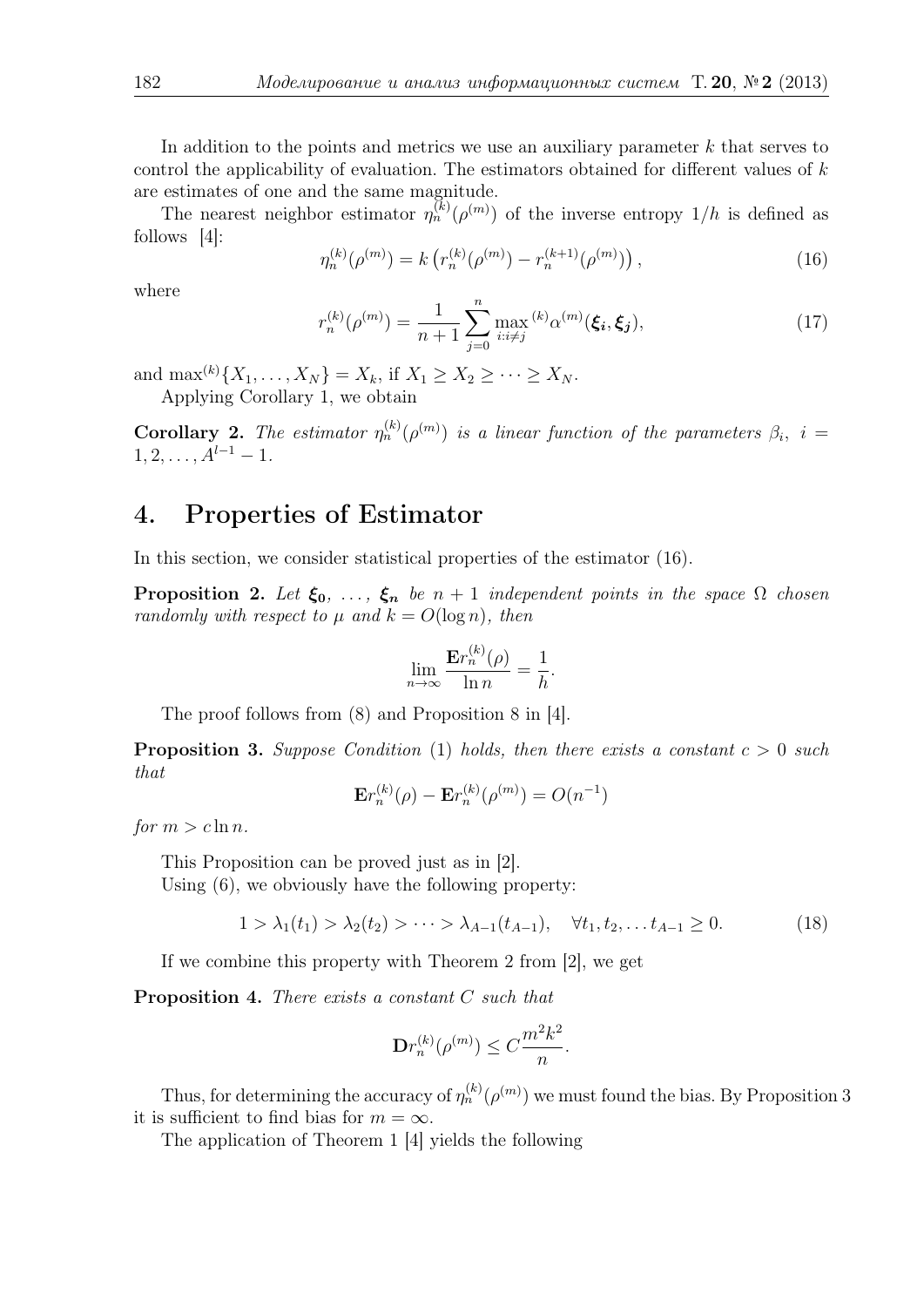#### Proposition 5.

$$
\mathbf{E}r_n^{(k)}(\rho) = \frac{n!}{(k-1)!(n-k)!} \int_0^1 \chi(t) \, t^{k-1} (1-t)^{n-k} \, dt,\tag{19}
$$

where

$$
\chi(t) = \int_{\Omega} \nu(t,\omega) \, d\mu(\omega),\tag{20}
$$

and by  $x = \nu(t, \omega)$  we denote the generalized inverse function of  $t = \mu(B(\omega, e^{-x}))$ , where by  $B(\omega, r)$  we denote an open ball of radius r centered at x.

## 5. Determination Parameters of the Metric

We will choose the parameters of the metric so that to minimize the average deviation.

Since by Corollary 2 the estimator is a linear function of the parameters, we obtain a quadratic optimization problem on the simplex.

Problems involving estimation under linear inequality constraints arise often in statistics [3]. The traditional use for constrained estimation is for nonparametric regression with shape restrictions.

Thus, by Corollary 2, we get

$$
\eta_n^{(k)}(\rho^{(m)}) = \eta_n^{(k)}(\rho_0^{(m)}) + \sum_{i=1}^{A^l - A^{l-1} - 1} \beta_i R_{n,i}^{k,m}.
$$
\n(21)

We will minimize the function

$$
F(\beta) = \frac{1}{n - k + 1} \sum_{j=k}^{n} \left( \eta_j^{(k)}(\rho^{(m)}) - \overline{\eta_j^{(k)}}(\rho^{(m)}) \right)^2, \tag{22}
$$

where

$$
\overline{\eta_n^{(k)}}(\rho^{(m)}) = \frac{1}{n-k+1} \sum_{j=k}^n \eta_j^{(k)}(\rho^{(m)}).
$$
\n(23)

Substituting (21) in (22), (23), we obtain that  $F(\beta)$  is a quadratic form of its parameters. Therefore, the problem of minimization of this function is reduced to the problem of minimizing a quadratic form on the simplex (15).

## 6. Algorithm for Estimator Calculation

The algorithm consists of two stages.

1. Choose a part of the given strings.

Find the coefficients in the linear expansion (21).

Find the minimum of positive quadratic form (22) on the simplex (15).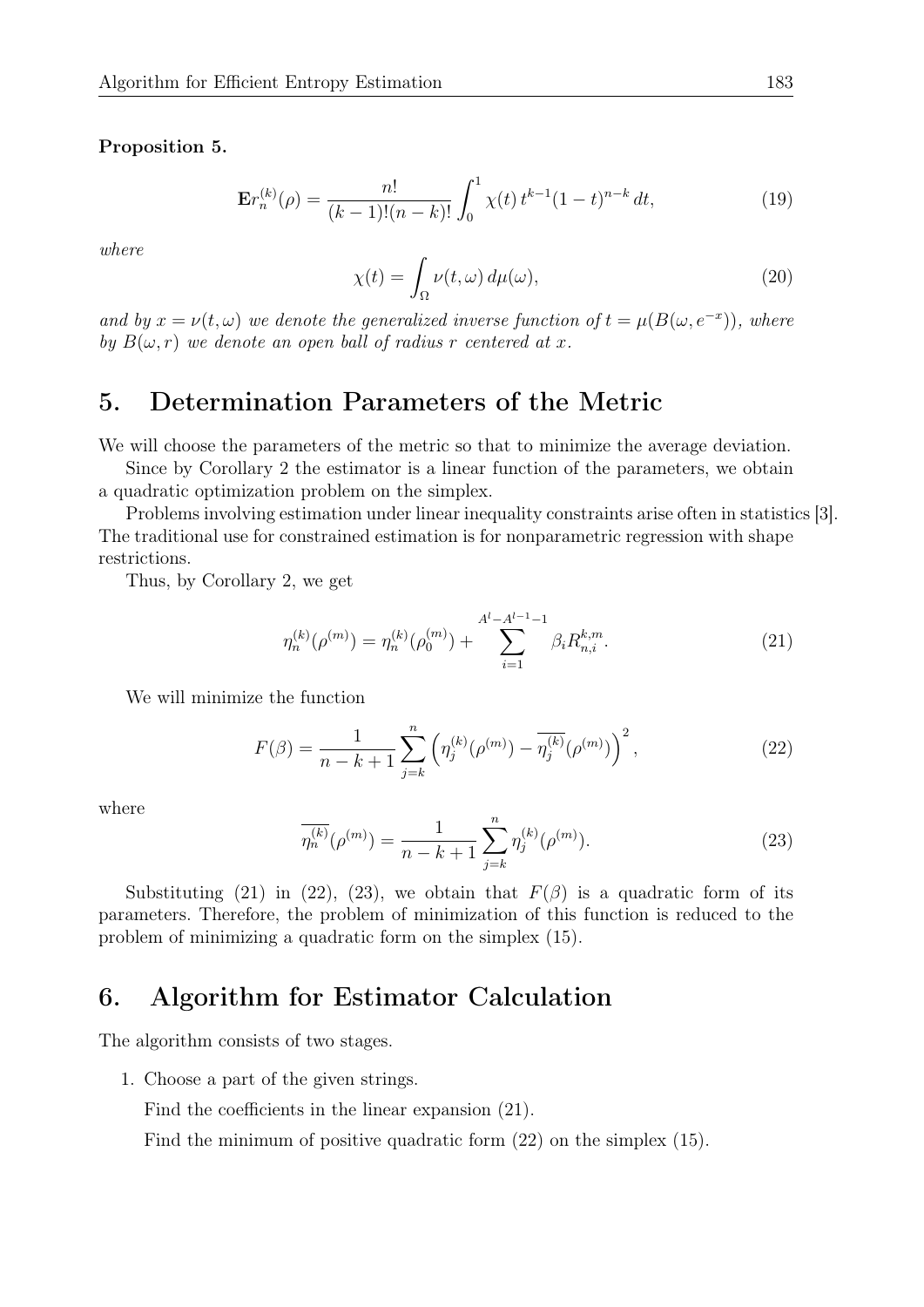2. Find the estimator (16) for the remainder part of the given strings with the parameters found in the first stage.

Since the property (18) holds, we can design a fast algorithm for the k-nearest neighbor search. The time complexity of the search is  $O(m)$ .

Let  $X_1, \ldots, X_N$  be N words  $X_i = x_{i1} \ldots x_{im}, x_{ij} \in A$ .

For a given word  $X_0$  and integer k, we want to find the following:

$$
\max_{1 \leq i \leq n} {}^{(k)}\alpha^{(m)}(\boldsymbol{X_i}, \boldsymbol{X_0}),
$$

The dictionary  $(X_1, \ldots, X_N)$  will be stored as a trie T. The root is associated with the empty string.

To each node i, we assign an auxiliary parameter  $d(i)$  such that  $d(i)$  is the number of descendant leaves in the subtrie with the root  $i$ . Thus, at each node  $i$  we store a list  $C(i)$  of all children and a parameter  $d(i)$ .

Note that in our trie T all leaves are at level m. Thus, the required memory is  $O(AN)$ .

**Proposition 6.** Suppose a k-nearest string belongs to the subtrie  $\tau$  with the root r. Let  $r_0, r_1, \ldots, r_{A-1}$  be the children of r. We enumerate the node  $r_i$  by the index of the corresponding function  $\lambda_i$  (see (5)). Then the k-nearest string belongs to the subtrie with the root  $r_i$  such that

$$
\sum_{j=0}^{i} d(r_j) \ge k, \quad \sum_{j=0}^{i-1} d(r_j) < k.
$$

## 7. Symmetric Bernoulli Measure

We show that for symmetric Bernoulli measures (with A equally probable symbols) we can find a function  $\phi(t)$  of the metric (3) - (7) such that  $\eta_n^{(k)}(\rho)$  is unbiased.

The function  $\nu(t,\omega)$  is independent of the point  $\omega$  for the symmetric Bernoulli measure. Therefore,  $\chi(t) = \nu(t, \omega)$  and is defined by the following recursive equations:

$$
\chi(t) = \begin{cases} \chi(At) + 1, & t \leq \frac{1}{A};\\ \phi\left(\frac{k}{A} + \frac{1}{A}\phi^{-1}(\chi(At - k))\right), & \frac{k}{A} < t \leq \frac{k+1}{A};\\ k = 1, 2, \dots, A - 1. \end{cases}
$$
(24)

It is easy to verify that the solution to these equations is  $\chi(t) = \phi(t)$ . We claim that for

$$
\chi(t) = \phi(t) = -\frac{\ln t}{\ln A}
$$

 $\eta_n^{(k)}(\rho)$  is unbiased.

Substituting  $\chi(t)$  in (19), we obtain

$$
\mathbf{E}r_n^{(k)}(\rho) = -\frac{n!}{(k-1)!(n-k)!\ln A} \int_0^1 \ln(t) \, t^{k-1} (1-t)^{n-k} \, dt.
$$